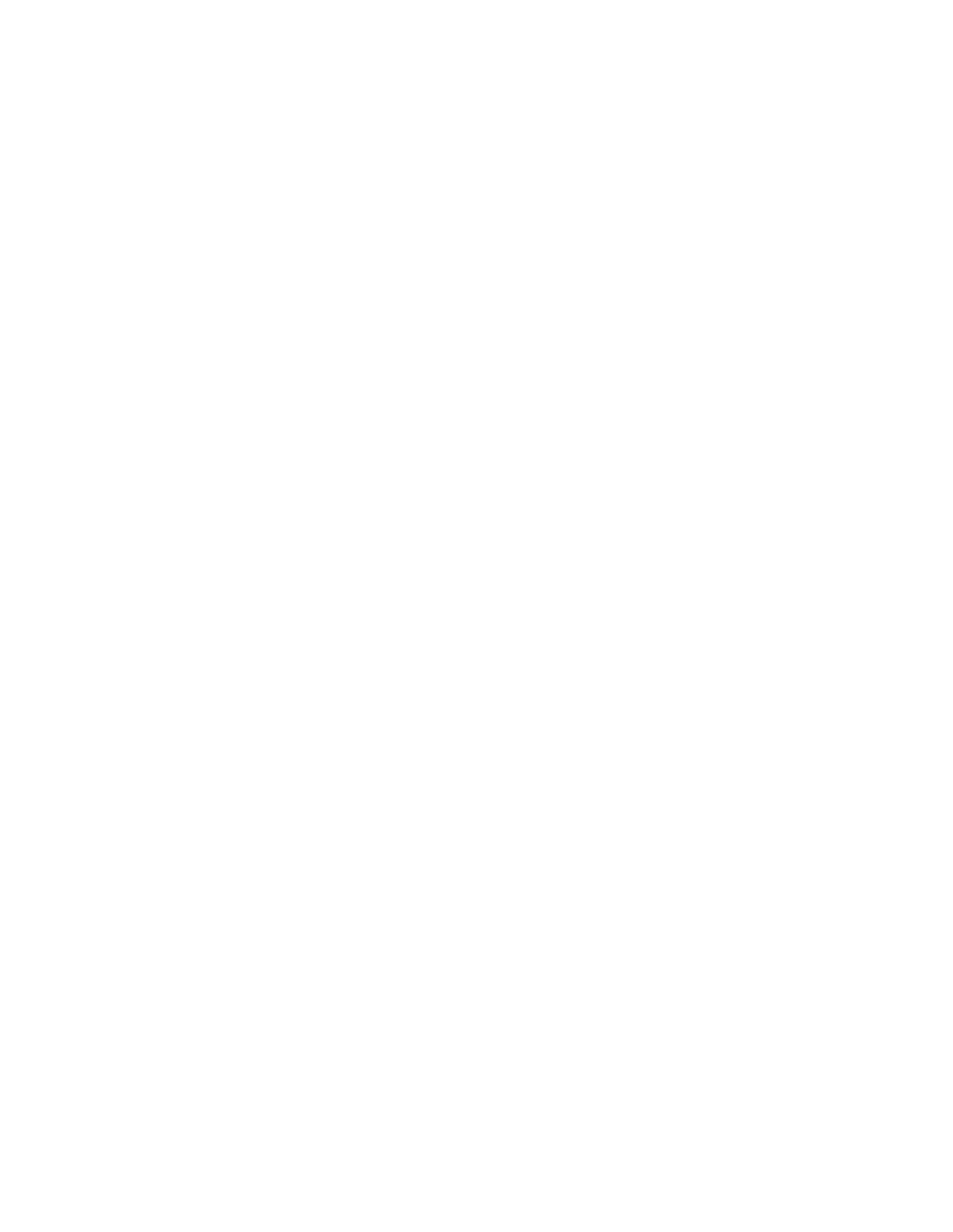Further, the LL sub-band is decomposed into appropriate size blocks. In various blocks of LL sub-band, the components of the watermark image that are achieved by applying SSVD are inserted. The proposed method display good robustness against various attacks. The proposed technique exploits stability property of singular values and the localization and spatio frequency property of DWT. The correlation coefficient value close to 1 and PSNR value above 30 dB is achieved.

Sheth and Nath [8] proposed a new secured digital Watermarking method for the validation of data based on the combination of discrete wavelet transform (DWT) and discrete cosine transform (DCT) methods along with cryptographic method known as Arnold Transform. The proposed method is efficient and secure. The proposed method has been implemented in MATLAB environment.The proposed method provides good robustness and perception transparency to the original and watermarked image against various types of attacks like noise, cropping and scaling. It is found that in terms of Peak Signal Noise Ratio (PSNR), Mean Square Error (MSE), and Similarity Factor (SF), the proposed method is DCTsuperior to LSB and DCT methods.

Pardhu and Perli [9] proposed a secured algorithm for inserting digital watermarks into images. The proposed technique shows that the watermark is imperceptible in the domain. The watermark is inserted in a multi-resolution way in the DCT and DWT domain of an image. Once the watermark is extracted in the decoding phase from the watermarked image, various performance measures like correlation coefficient and peak signal to mean noise ratio (PSNR) are calculated. To check the robustness of the proposed technique various types of attacks have been applied to the watermarked image.

Furqan and Kumar [10] proposed a robust and blind digital image watermarking technique for copyright protection based on the combination of both DWT and SVD techniques. Initially, the original image is decomposed into 4 sub-bands using 2-D DWT, and then SVD is applied to each band by modifying their singular values. Different types of technologies have been developed so as to protect copyright material from illegal duplication, such as keybased cryptographic technique, digital watermarking etc. In digital image watermarking, by using an algorithm a signature or copyright message is embedded secretly in the image. The watermarked image is subjected to different attacks like rotation, cropping, adding noise, blurring, compression, the originally embedded watermark image is extracted from all the bands and are compared on the basis of their PSNR and PSNR values. Manasha Saqib and Sameena Naaz<br>
"wires, the LL, sub-band is seconnyosed into appropriate<br>
"iric, blocks. In various blocks of LL sub-band the<br>
proprints of the winternant image that are achieved by<br>
proprints of the winter

Makbol and EeKhoo [11] proposed a secure and robust digital image watermarking technique for copyright protection. The proposed method uses the integer wavelet transform (IWT) and singular value decomposition (SVD). In this scheme, the grey-image watermark pixels values are inserted directly into the singular values of the 1-level IWT decomposed sub-bands. The experimental results show the effectiveness of the proposed technique in terms of imperceptibility, robustness, and capacity due to the IWT and SVD properties.

Dejun *et al.,* [12] proposed a robust digital image watermarking method based on discrete wavelet transform (DWT) and singular value decomposition (SVD). In this scheme, the singular values of small blocks of the lowfrequency approximation sub-band (LL) of the DWT domain are modified to insert the watermark into the cover image. The experimental results show the robustness of image watermarking against various types of attacks.

Santhi and Thangavelu [13] proposed another Singular Value Decomposition and Discrete Wavelet Transform based procedure for concealing watermark in full frequency band of color images (DSFW). They measured the watermarked image quality and extracted watermark using various parameters like peak signal to noise ratio (PSNR) and normalized correlation respectively. The algorithm proposed by them shows the robustness of watermarked image against various attacks, for example, salt and pepper noise, Gaussian noise, JPEG compression and cropping. A good PSNR value of 36dB was found.

Tao *et al.,* [14] analysed and reviewed the different watermarking techniques in spatial and transform domains. In this scheme, different techniques using discrete wavelet transform and singular value decomposition in transform domain have been reviewed. Further, the analysis of the watermarking techniques has been represented in the form of tables taking into consideration various factors of image watermarking such as capacity, security, imperceptibility, robustness and false positive. In this scheme, various attack techniques were used in order to assess the digital watermarking system.

## **III. PROPOSED SYSTEMS**

The proposed watermarking scheme is based on lifting wavelet transform (LWT) and singular value decomposition (SVD). The proposed work is focused on enhancing the robustness of watermark by working in the frequency domain and thereby improving the imperceptibility of the watermark. The image is decomposed first into four frequency bands: LL, LH, HL, and HH bands. LL depicts the low-frequency band and gives the approximate details, LH depicts the middle frequency band and gives the vertical details, HL band depicts the middle frequency band and gives the horizontal details, HH band depicts the high frequency and it gives the diagonal details of the image. In this scheme, HH band is selected to insert the watermark since this band contains the finer details and contributes inconsiderably to the image energy. The fundamental model of Digital Image Watermarking comprises of two sections: 1. Watermark embedding 2. Watermark extraction.